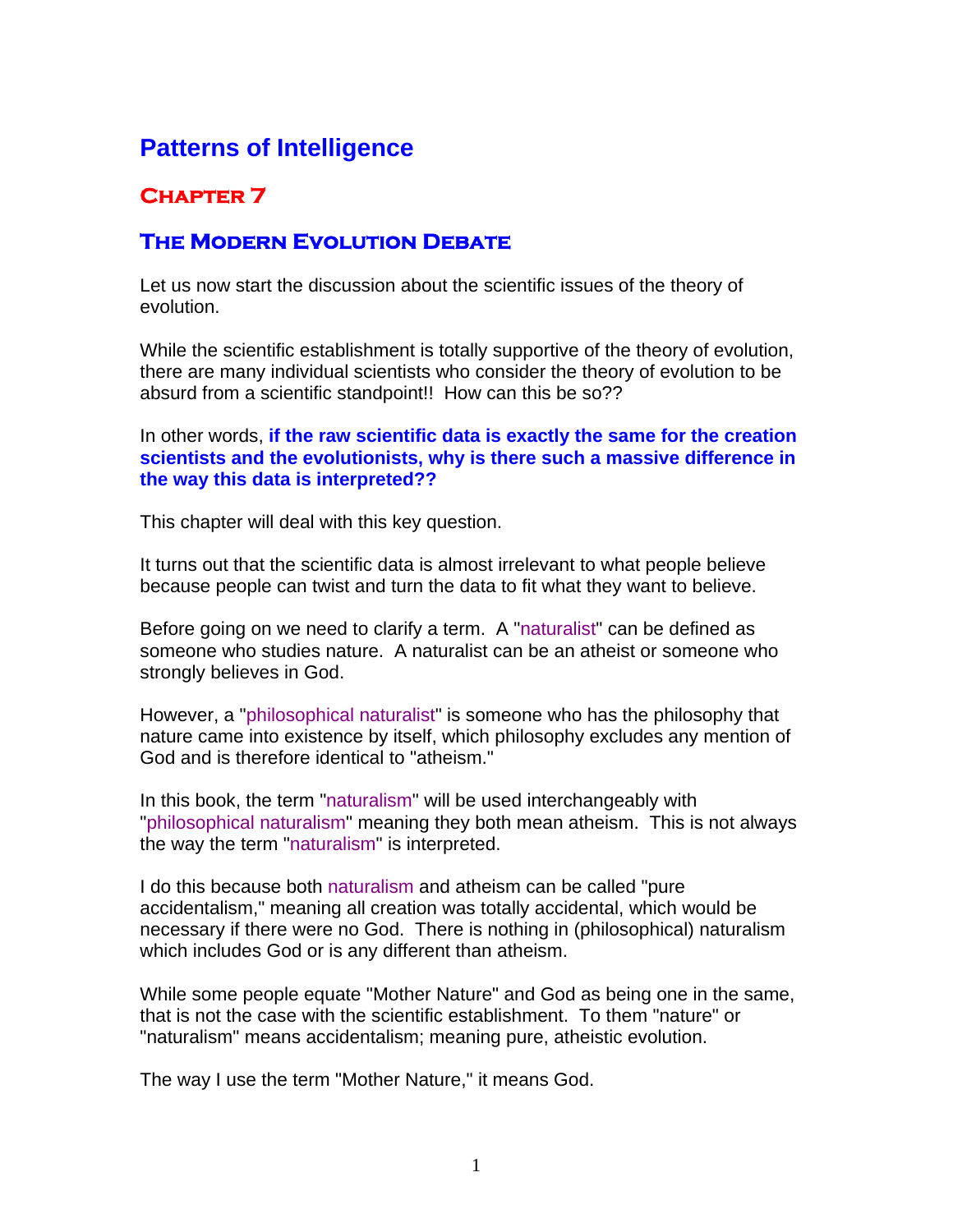There are no generally accepted definitions for some of these terms; I am just explaining how I will define them in this book.

So let us get started with the discussion.

Regarding those who do not believe in God, and who are behind the push for the theory of evolution, a well-known professor of law, who is also an author and "creation scientist," Phillip E. Johnson, has explained why so many scientists and others push the theory of evolution so hard.

In this comment Mr. Johnson is talking about the fact that the theory of evolution is more of a philosophy than it is a science:

"Science [i.e. the scientific establishment] is committed to philosophical naturalism [i.e. atheism or a strong belief in the theory of evolution in this context] and therefore science must **assume** that no Creator, and no purposeful intelligence, is behind our existence ... All that science can address is the question of: '**granted that we are here as a result of purposeless material mechanisms**, what's the **most plausible purposeless material mechanism** that we can imagine?'" Phillip E. Johnson, professor, author, attorney; quoted on UCTV

What Mr. Johnson is saying is that "science" (i.e. the scientific establishment in this context) is committed to the philosophy of the theory of evolution (i.e. "philosophical naturalism"), thus science must assume there is no God (i.e. which is atheism) and therefore **they set as their goal** to find the **most plausible purposeless material mechanism** to scientifically justify their philosophy of atheism.

The key phrase here is "**most plausible**." The goal of the scientific establishment is to convince students that evolution is true, because many of the powerful members of the scientific establishment are atheists. Thus, their search is to find the "**most plausible**," meaning "**most believable**," arguments to convince students to become evolutionists.

In other words, **the theory of evolution is a "missionary tool" for atheists**. It is not a quest for truth; rather it is a "missionary tool" to get converts to atheism.

Their goal is to find the "**most believable**" evidence to convince students to become evolutionists. It turns out, as will be seen below, that their "**most believable**" argument is to deceive and lie to students by using unbelievably sophisticated, tricky definitions. But we will talk about that later. For now, simply think of evolutionists as being "missionaries" for the theory of evolution and its associated atheism.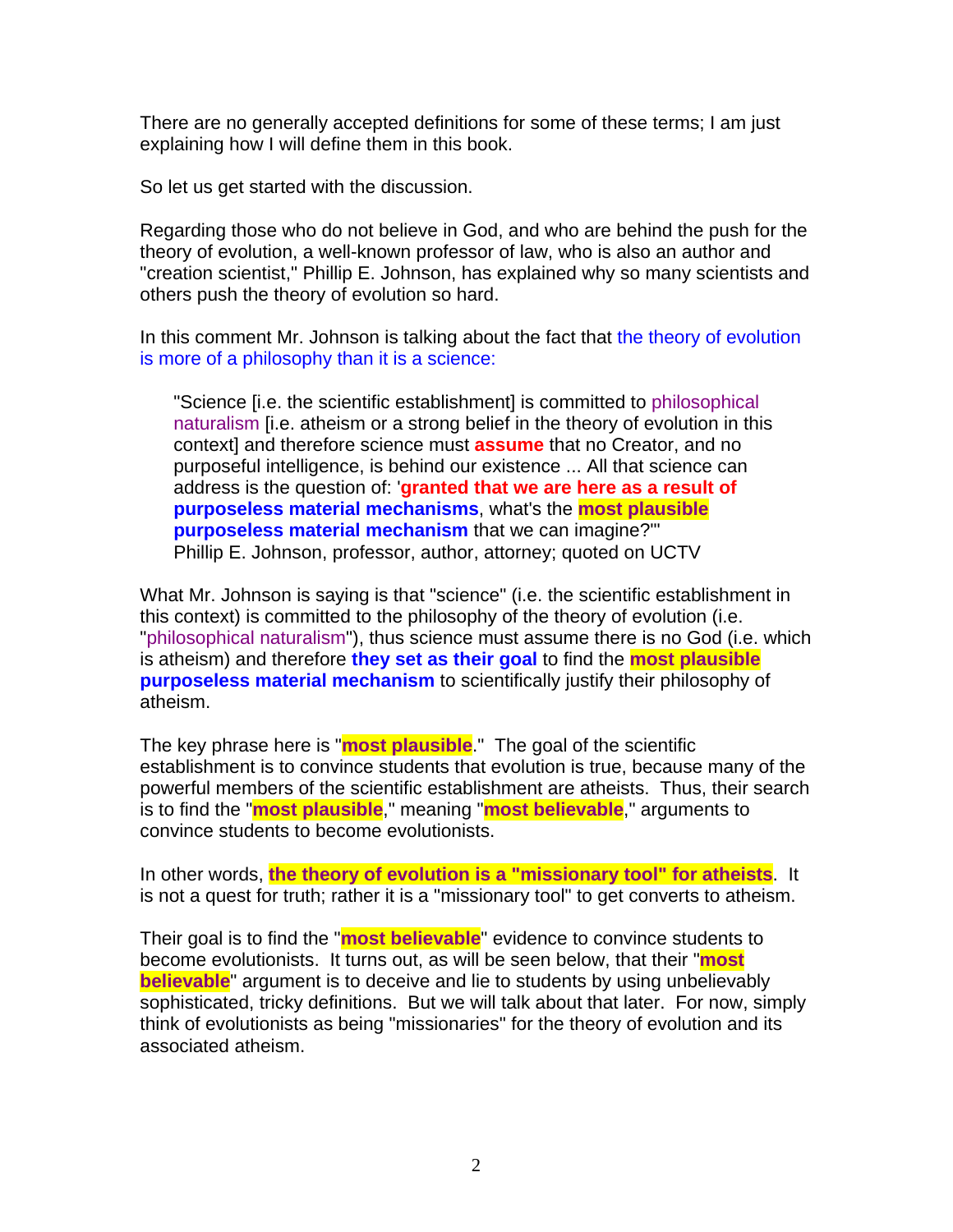The important thing to remember is that *the scientists are not looking for truth from a neutral, unbiased starting position*; rather they start their "search" from the rock solid position that they are atheists.

**In other words: their initial position is that there is no God; then with that assumption, they begin to look for the** *best evidence* **(i.e. "most plausible" evidence) they can find to justify their initial position of atheism (i.e.** *to find the best evidence* **they can find to get converts to atheism). There is no such evidence, as will be explained later, thus they must use** *deception* **to get converts.** 

**Note:** Not all scientists in the scientific establishment are atheists or evolutionists. Many scientists strongly believe in God. But atheists and/or evolutionists have enough power to make sure the **"scientific establishment" itself** is strongly atheistic and pro-evolution (e.g. the National Academy of Sciences being one example).

Likewise, many teachers are not atheists, in fact many of them strongly believe in God, but they may find themselves in the position of teaching a philosophy they do not believe in.

Let us get back to Mr. Johnson's quote.

### **The Sequence of Logic in Mr. Johnson's Quote**

It is important to note the sequence of logic in Mr. Johnson's statement:

First) The scientific establishment was committed to philosophical naturalism, meaning their starting position did not begin with a question, *rather it began with an answer* or more accurately a *strong belief*.

Note that they had no desire to find any truth because they were atheists from the beginning. Atheism was their answer. Their quest was really to get converts to atheism via "justification," meaning their quest was to find the **best evidence (or in this case to invent the best deceptions)** they could find to convert people to atheism.

The term "justification" means a quest to find evidence, not an unbiased search or quest to find truth. With "justification" you start with what you perceive to be truth, so you are not really looking for truth, you are looking for justification for your beliefs.

The "evidence" in this case is not unbiased "evidence" but rather it is "evidence" which is carefully chosen and groomed to convince people there is no God and that Adam and Eve never existed.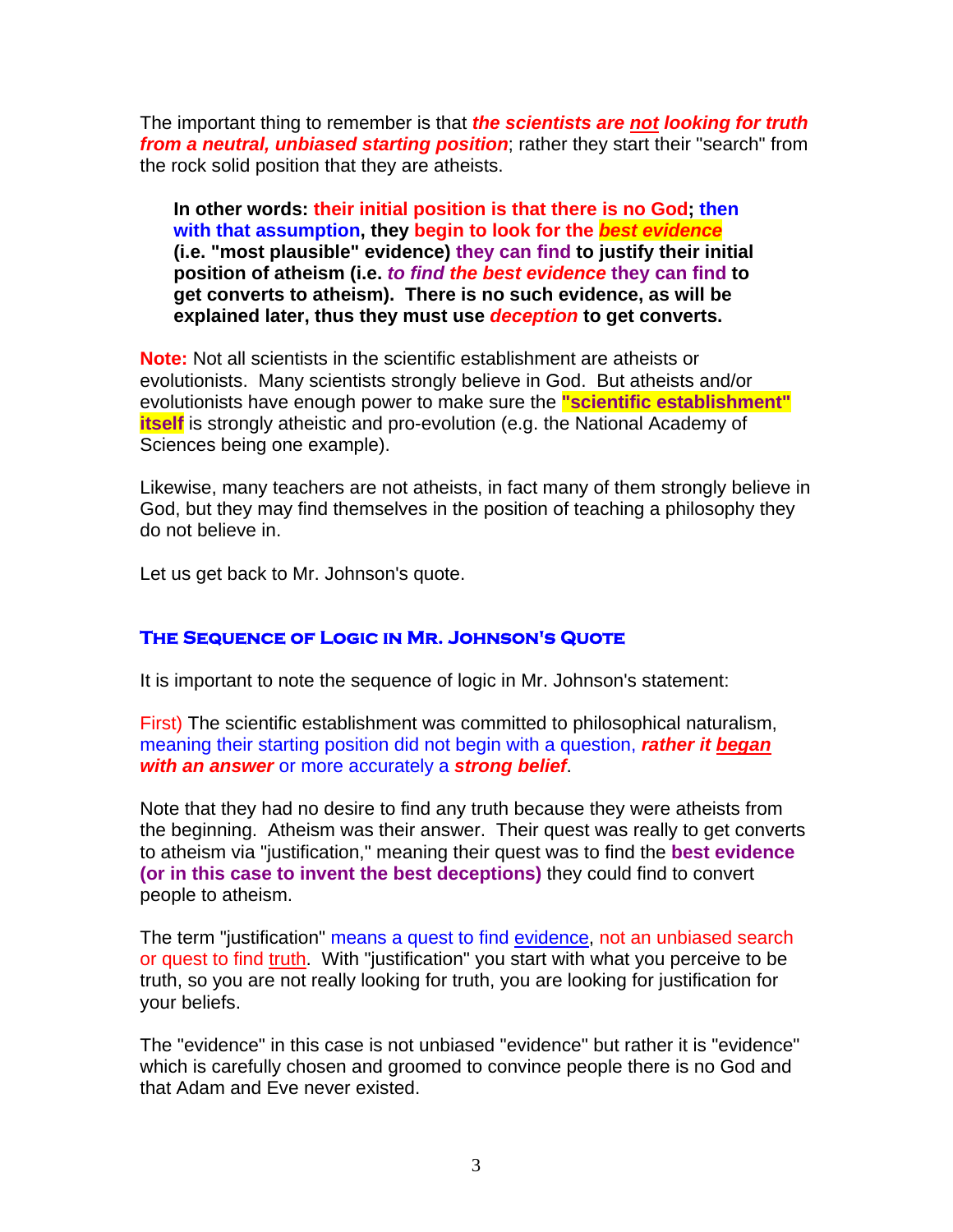The important thing to remember is that they started with their "answer" (i.e. atheism), then they sought to manufacture "evidence" (i.e. justification) to support their answer. Never at any time was their quest to find truth. Their quest from the beginning was to justify their atheism and get converts to atheism!!

Second) Because many of those in the scientific establishment were atheists, they had to assume that no Creator or purposeful intelligence is behind our existence (i.e. 'granted that we are here as a result of purposeless material mechanisms').

They essentially eliminated God by assuming that philosophical naturalism was true and that no God was necessary to explain where nature came from. Thus, they were *not* looking to find the truth about the existence of God. They eliminated God long before their "science" (i.e. "justification") even began.

Third) With atheism and their goal firmly in place, scientists then searched for the most plausible purposeless material mechanism they could imagine to justify their beliefs. This item was necessary to maximize the number of converts they could get.

Think about this question: How would you convince people that God didn't exist when the very existence of the Universe, our Sun, this planet, human DNA, the DNA of millions of other species, etc. etc. are all irrefutable evidences that God exists!!??

But yet their goal was to convince people that God doesn't exist!! How in the world could they do that?? The answer was to use deceptive definitions and other tactics.

In fact, there is no amount of evidence that will convince a hard-core atheist to become a creation scientist. That is because the real debate is not about evidence. It is one group of people with a core belief in atheism debating another group of people with a core belief in God. Evidence is irrelevant to the main debaters. It is rare when someone changes sides, but it has happened.

Why would scientists not want people to believe in God? I am sure there are several reasons, but what I have personally seen is that scientists are very arrogant and they have no interest in truth because they consider themselves to be the most "intelligent" beings on earth. What they really want is to be revered by their students and that means to get their students to believe what they believe.

People who believe in God would believe that God was a lot smarter than any scientist. So the underlying reason for atheism, at least for some scientists, was to stroke their egos and do away with their competition (i.e. God) so that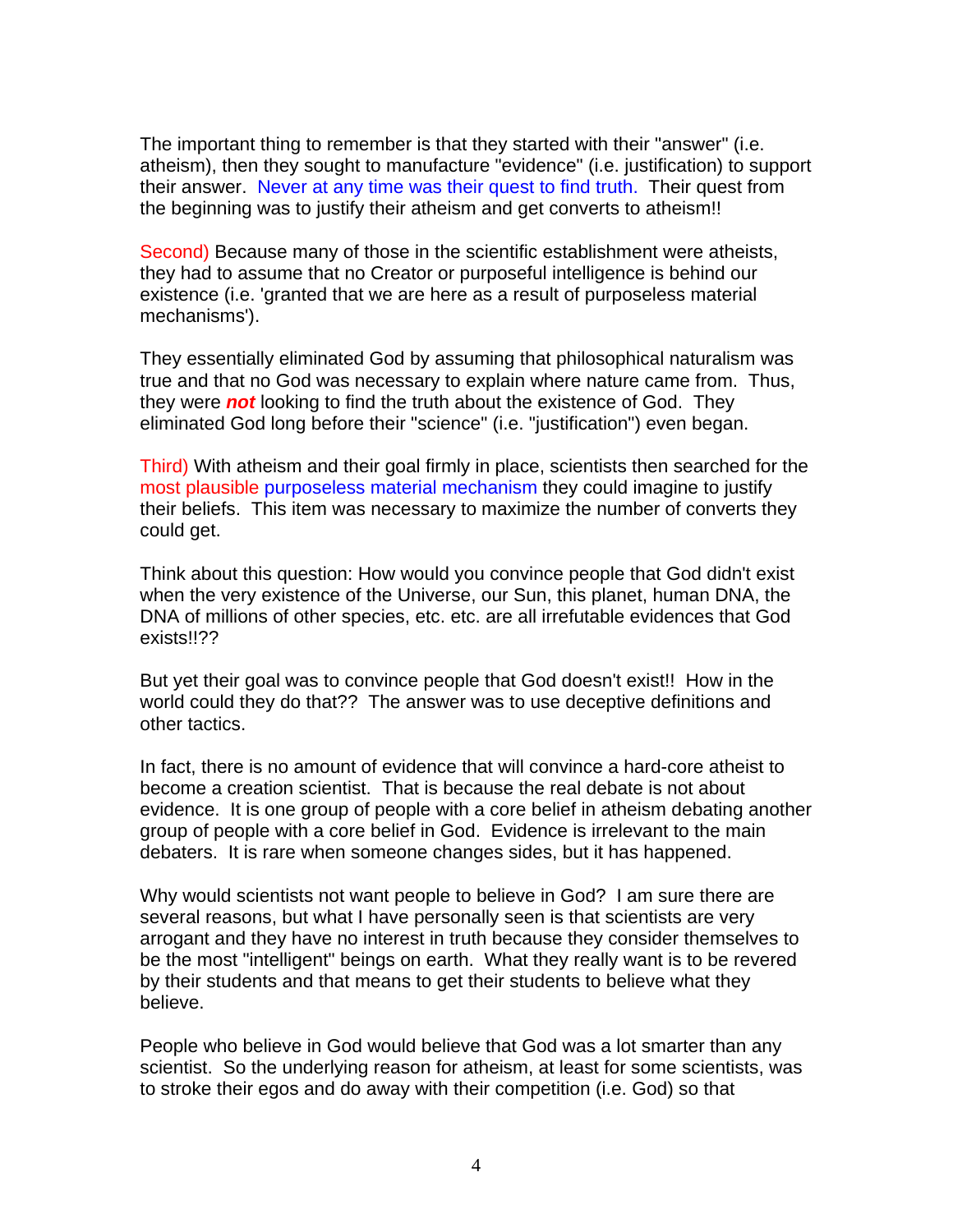scientists would be considered to have the highest intelligence on earth and thus in the Universe (since we are the only intelligent life in the Universe as far as they are concerned).

However, we cannot lose track of the fact that they needed some scientific excuse (i.e. **"most believable" purposeless material mechanism**) to convince students and others that God does not exist.

The "most plausible" or **"most believable"** purposeless material mechanism they could find (i.e. their best evidence to justify philosophical naturalism), according to Mr. Johnson, was the theory of evolution.

The key words are "most plausible" or "most believable." Having started with their answer (atheism) they needed to find the best theory they could find (i.e. the most plausible theory) to gain converts.

They embraced the theory of evolution as their "most plausible" tool to accomplish their goal of converting people to atheism.

But since there is no valid scientific evidence for evolution, especially after the discovery of DNA in 1953, they ultimately resorted to massively sophisticated deceptions in terminology, as will be seen below.

The above steps summarize the goals and methods of the scientific establishment.

These items can be summarized in one sentence: "scientists first believed in philosophical naturalism (i.e. atheism) and second, they started looking for ways to justify their beliefs and thus gain converts to the theory of evolution."

### **The Original Question**

Let us get back to our original question: how is it possible that the scientific establishment can be so supportive of the theory of evolution, and yet other scientists consider the theory of evolution to be absurd from a scientific standpoint, **yet everyone is looking at the same data**?

The reason there is a vast gulf between evolutionists and creation scientists has nothing to do with scientific discovery and has everything to do with **initial assumptions**.

Those who have no interest in God begin their "quest" with an assumption there is no God and that evolution is true. They then look for "evidence" to support their beliefs and gain converts.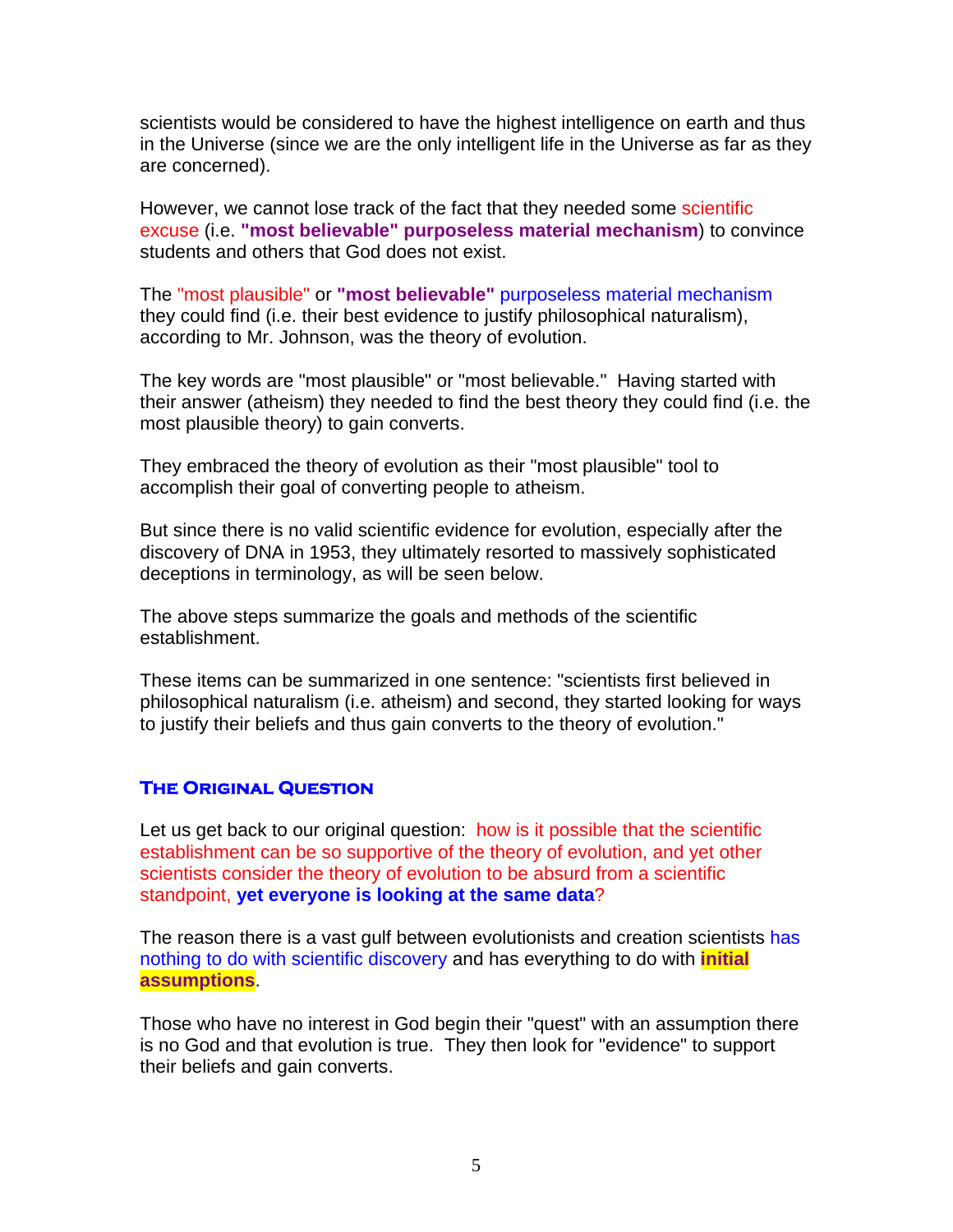Those who believe in God begin their "quest" with a belief that God created all things. They then look for "evidence" to support their beliefs and they may try to gain converts.

Thus, the "gap" between evolution and creation science did not begin with scientific evidence, **it began and ended with different foundational beliefs**.

Instead of starting with **no beliefs**, and then looking for evidence, both sides of the debate typically started with their **core beliefs** (atheism or a belief in God), then **they started looking for evidence** to support THEIR beliefs.

**This is exactly why the scientific evidence can be identical, but the end beliefs can be so far apart. The two parties in the debate did not start from the same starting point, nor did they have any intentions of changing their initial assumptions or beliefs.** 

This is what Mr. Johnson was saying: their starting position did not begin with a question, rather it began with an answer.

This explains why the same data can yield totally different groups of interpretations.

Because the foundational beliefs were so different, and because *their "science" was designed to justify their beliefs (not to find unbiased truth)*, the final beliefs (i.e. final conclusions) were vastly different.

These groups are like two people going down different paths. The first path leads northwest to the first city and the second path leads southwest to the second city; which is many miles from the first city.

Where the paths separate is their initial philosophies or beliefs. Along these different paths the two groups are looking for "evidence" to support their beliefs as they head towards their respective cities.

Thus, the difference in scientific data (i.e. the distance between the two cities) is driven by the different paths they are on!! The ending differences are largely irrelevant and the initial assumptions (i.e. where the paths separate from each other and the direction they are headed) turn out to be everything because the initial assumptions define the direction of their paths!!

In other words, the "gap" is not caused by science, but by initial assumptions compounded by **biased science** (the direction of their paths).

The scientific establishment is dominated by atheists, thus they claim God does not exist and they then search for scientific justification for their atheism. The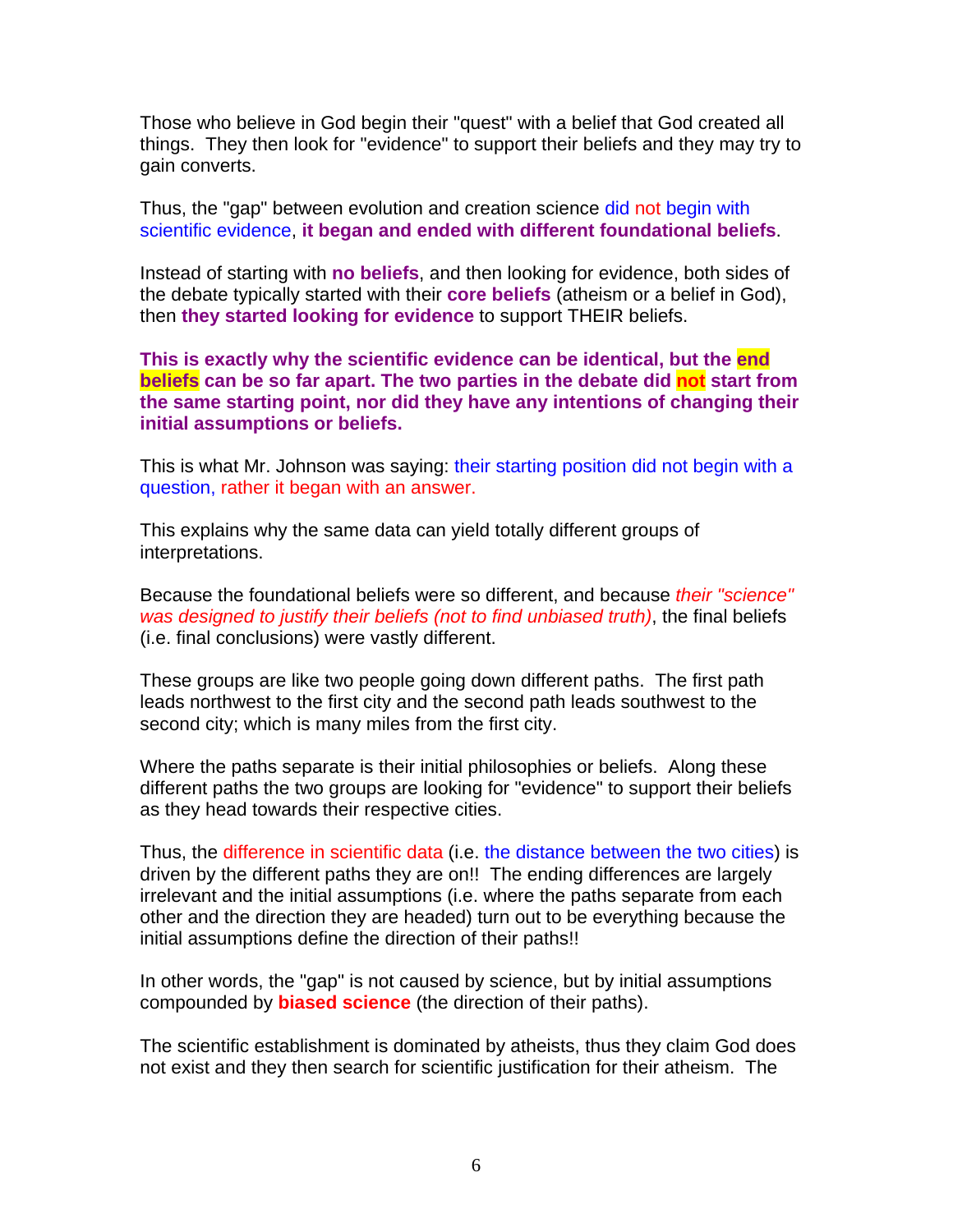method or **justification they chose to focus on was the theory of evolution** (which is their path). This is how they get converts to atheism!!

The theory of evolution was the strongly held explanation of human existence prior to the discovery of DNA. With the discovery of DNA everything should have changed because the theory of evolution instantly became scientific nonsense, but in fact nothing really changed.

And that is exactly the problem. **In truth, the discovery of DNA instantly made the theory of evolution scientific nonsense.** For example, how can you take the amazingly complex DNA of one advanced species and randomly mutate that DNA and end up with a superior species **every time**??!! **This is an absurd claim with zero scientific data in any field of mathematics, statistics or science!!**

But showing an atheist the absolute absurdity of the claims of the theory of evolution, **after the discovery of DNA**, is not going to get many converts because they are not likely to be looking for the truth, they are probably looking to debate.

The absurdity of their position will be better understood after the chapters which discuss the "morphing of the embryo" algorithms. The "morphing of the embryo" algorithms totally decimate the theory of evolution, as do many other scientific and mathematical facts.

So how is a student going to know who to believe, if both sides start with an assumption and then proceed to look for the "best evidence" to get converts???

There really is no problem. The overwhelming evidence, after the discovery of DNA, is that the theory of evolution is absurd. This will be evident below.

Also, this book will unravel, like a banana peel, the layer after layer of deceptions (deceptions by using clever terminology) used by the scientific establishment.

*They would not need to use deceptive terminology if they had valid*  **scientific evidence!!** And that is the key to remember.

As will be seen, creation scientists don't need to invent deceptive terms, but the evolutionists must use highly deceptive terminology to get converts!!!!!!

Look for integrity. The side that doesn't need to lie to get converts will have the truth. The side that does have to lie and deceive to get converts is the side you want to avoid.

As will be seen below, the scientific community has totally ignored the discovery of DNA (as an element of the evolution debate) as if it never happened!! In fact,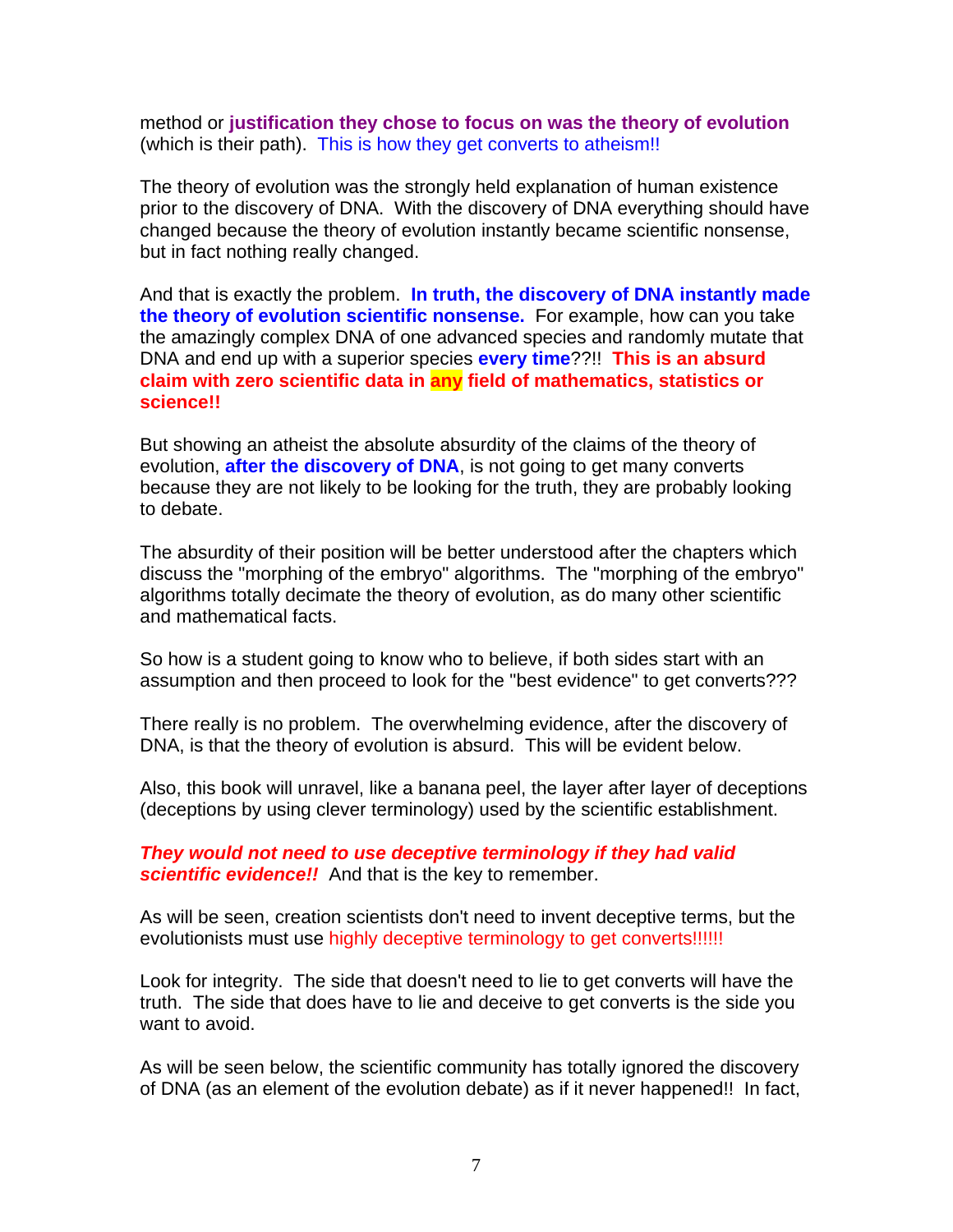they use deceptive terminology as their main tool of deception, as will be shown later.

Note: The tactics of the scientific establishment to justify evolution could not have been invented by accident or stupidity!! Their tactics are very, very clever, well designed and highly calculated to deceive their students, as will be seen below. Their push for evolution is a cleverly designed fraud and could not have been put together by someone who was looking for the truth. Remember, I am talking about the scientific establishment, and not necessarily individual scientists. Evolutionists need to use clever deceptions because the real scientific evidence, after the discovery of DNA, is overwhelmingly in favor of the creation scientists.

The creation scientists believe in God. They have no problems justifying their belief in God because human DNA, the laws of physics (which will not be discussed in this book), the Universe and many other things are obvious proofs that God lives!! All of the valid data is on the side of the creation scientists.

In summary, the huge gulf between the scientific establishment and creationists did not begin with scientific differences, they began with philosophical differences. These philosophical differences then led to biased science (including outright lies) and to huge scientific differences!!

The tactics of the scientific establishment to justify evolution are nothing new. Many, many times a group of people have wanted something to be true and thus they invented all kinds of arguments to get others to believe them.

Mr. Johnson was right on target. Enough of the leaders in the scientific establishment are atheists that they have enough power to insure the theory of evolution (i.e. atheism or naturalism) is the official doctrine of the scientific establishment.

This is not to say that everyone who believes in the theory of evolution has a problem with pride or atheism. Many people believe in the theory of evolution because they have never heard the powerful arguments of the creation scientists or because they want to be popular with the powers that be. But perhaps the main reason people become evolutionists is because of the highly sophisticated tactics of deception that are used by the evolutionists.

The end result of the efforts of the scientific establishment has been that a lot of students have been deceived by false information.

The deceptions are so good that there is absolutely no reason a person or student should feel guilty if they believe in the theory of evolution!!